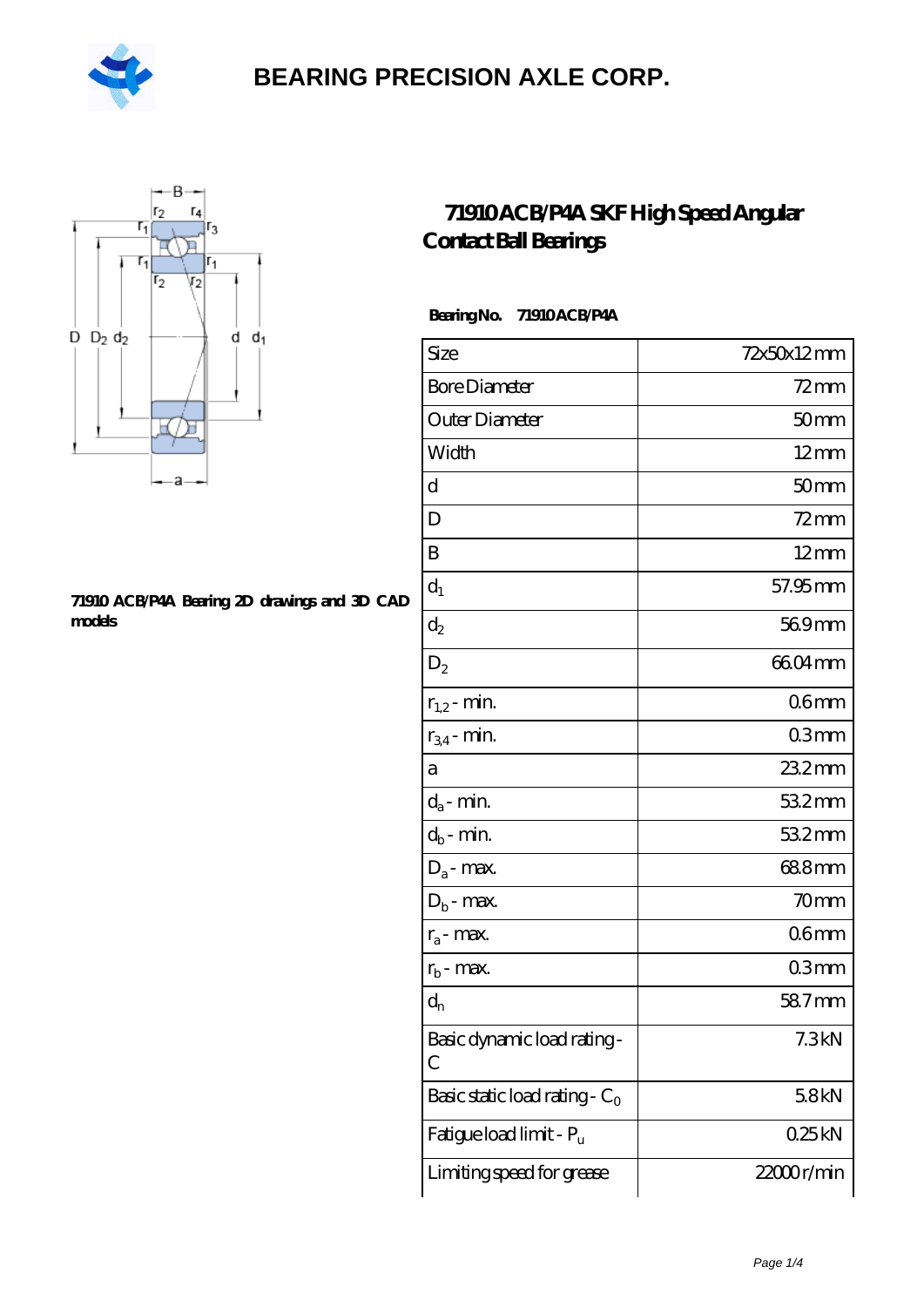

| lubrication                           |                  |
|---------------------------------------|------------------|
| Limiting speed for oil<br>lubrication | 36000mm/min      |
| Ball - $D_w$                          | 4762mm           |
| $Ball - z$                            | 29               |
| $G_{ref}$                             | 1.89cm3          |
| Calculation factor - e                | 068              |
| Calculation factor - $Y_2$            | 087              |
| Calculation factor - $Y_0$            | 038              |
| Calculation factor - $X_2$            | Q41              |
| Calculation factor - $Y_1$            | 092              |
| Calculation factor - $Y_2$            | 1.41             |
| Calculation factor - $Y_0$            | 0.76             |
| Calculation factor - $X_2$            | 067              |
| Preload class $A - G_A$               | 43N              |
| Preload class $B - G_B$               | 86N              |
| Preload class $C$ - $G_C$             | 260N             |
| Calculation factor - f                | 1.09             |
| Calculation factor - $f_1$            | 0.99             |
| Calculation factor - f <sub>2A</sub>  | 1                |
| Calculation factor - f <sub>2B</sub>  | 1.02             |
| Calculation factor - $f_{\chi}$       | 1.07             |
| Calculation factor - $f_{HC}$         | 1                |
| Preload class A                       | 79N/micron       |
| Preload class B                       | 102N/micron      |
| Preload class C                       | 155N/micron      |
| $d_1$                                 | 57.95mm          |
| $d_2$                                 | 569mm            |
| $D_2$                                 | 6604mm           |
| $r_{1,2}$ min.                        | 06 <sub>mm</sub> |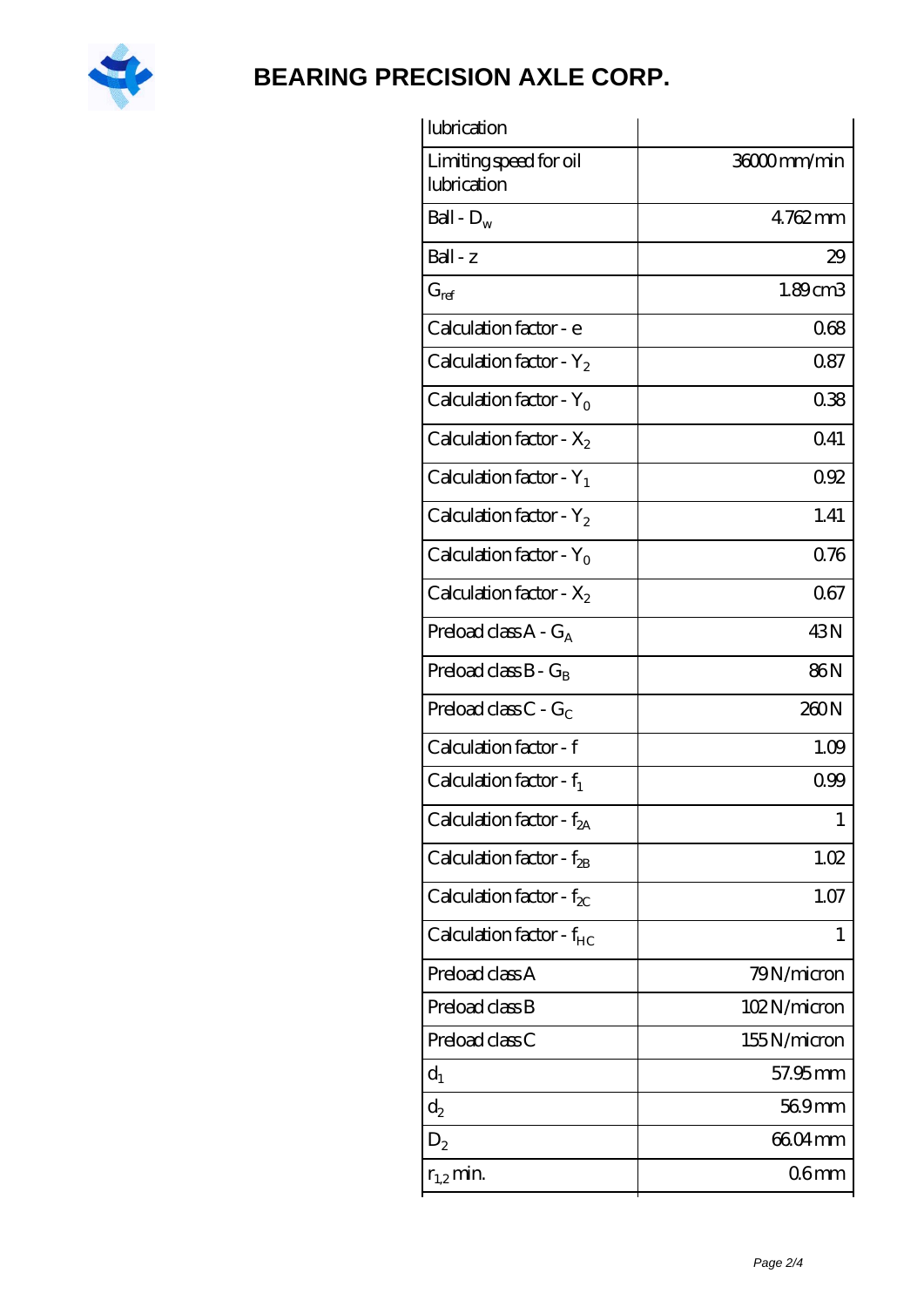

| $r_{34}$ min.                               | 03mm                   |
|---------------------------------------------|------------------------|
| $d_{a}$ min.                                | $532$ mm               |
| $d_b$ min.                                  | 532mm                  |
| $D_a$ max.                                  | 688mm                  |
| $Db$ max.                                   | 70 <sub>mm</sub>       |
| $r_a$ max.                                  | 06 <sub>mm</sub>       |
| $rb$ max.                                   | 03mm                   |
| $d_{n}$                                     | 58.7mm                 |
| Basic dynamic load rating C                 | 9.75kN                 |
| Basic static load rating $C_0$              | 965kN                  |
| Fatigue load limit $P_u$                    | 025kN                  |
| Attainable speed for grease<br>lubrication  | 22000r/min             |
| Attainable speed for oil-air<br>lubrication | 36000r/min             |
| Ball diameter $D_w$                         | 4762mm                 |
| Number of balls z                           | 29                     |
| Reference grease quantity<br>$G_{ref}$      | $1.89$ cm <sup>3</sup> |
| Preload class A $G_A$                       | 43N                    |
| Static axial stiffness, preload<br>classA   | 79N/μ m                |
|                                             |                        |
| Preload class $B G_B$                       | 86N                    |
| Static axial stiffness, preload<br>classB   | $102N/\mu$ m           |
| Preload class C $G_C$                       | 260N                   |
| Static axial stiffness, preload<br>classC   | $155N/\mu$ m           |
| Calculation factor f                        | 1.09                   |
| Calculation factor $f_1$                    | 099                    |
| Calculation factor $f_{2A}$                 | L                      |
| Calculation factor $f_{\rm 2B}$             | 1.02                   |
| Calculation factor $f_{\chi}$               | 1.07                   |
| Calculation factor $f_{HC}$                 | 1                      |